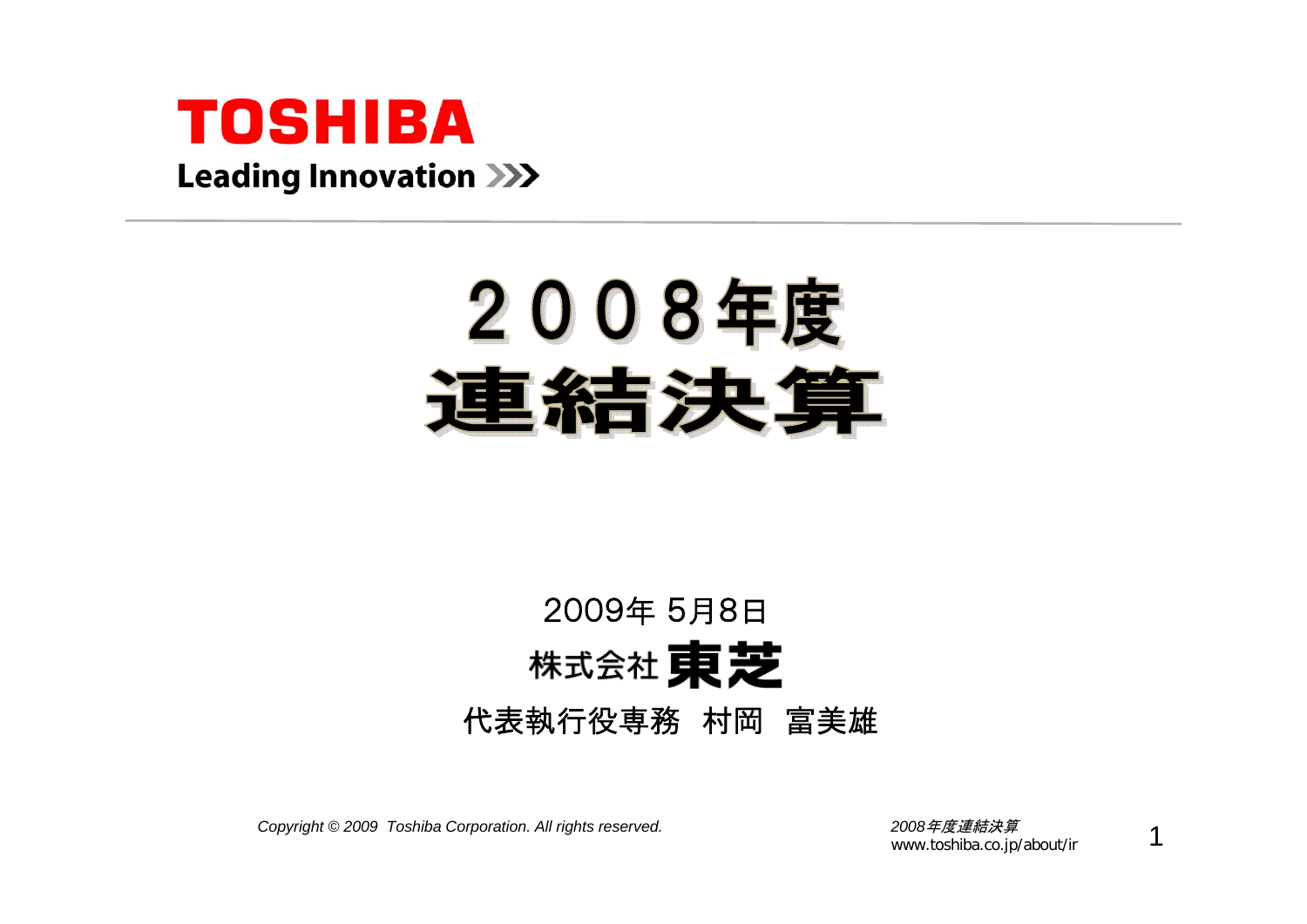#### 注意事項

TOSHIBA Leading Innovation >>>

- この資料には、東芝の将来についての計画や戦略、業績に関 する予想及び見通しの記述が含まれています。
- これらの記述は、過去の事実ではなく、当社が現時点で把握 可能な情報から判断した想定及び所信にもとづく見込みです。
- また、多様なリスクや不確実性(経済動向、エレクトロニクス業 界における激しい競争、市場需要、為替レート、税制や諸制度 等がありますが、これに限りません。)を含んでいます。そのため、 実際の業績は当社の見込みとは異なる可能性がありますので、 ご承知置きください。
- 注記が無い限り、表記の数値は全て連結ベースの12ヵ月累計 です。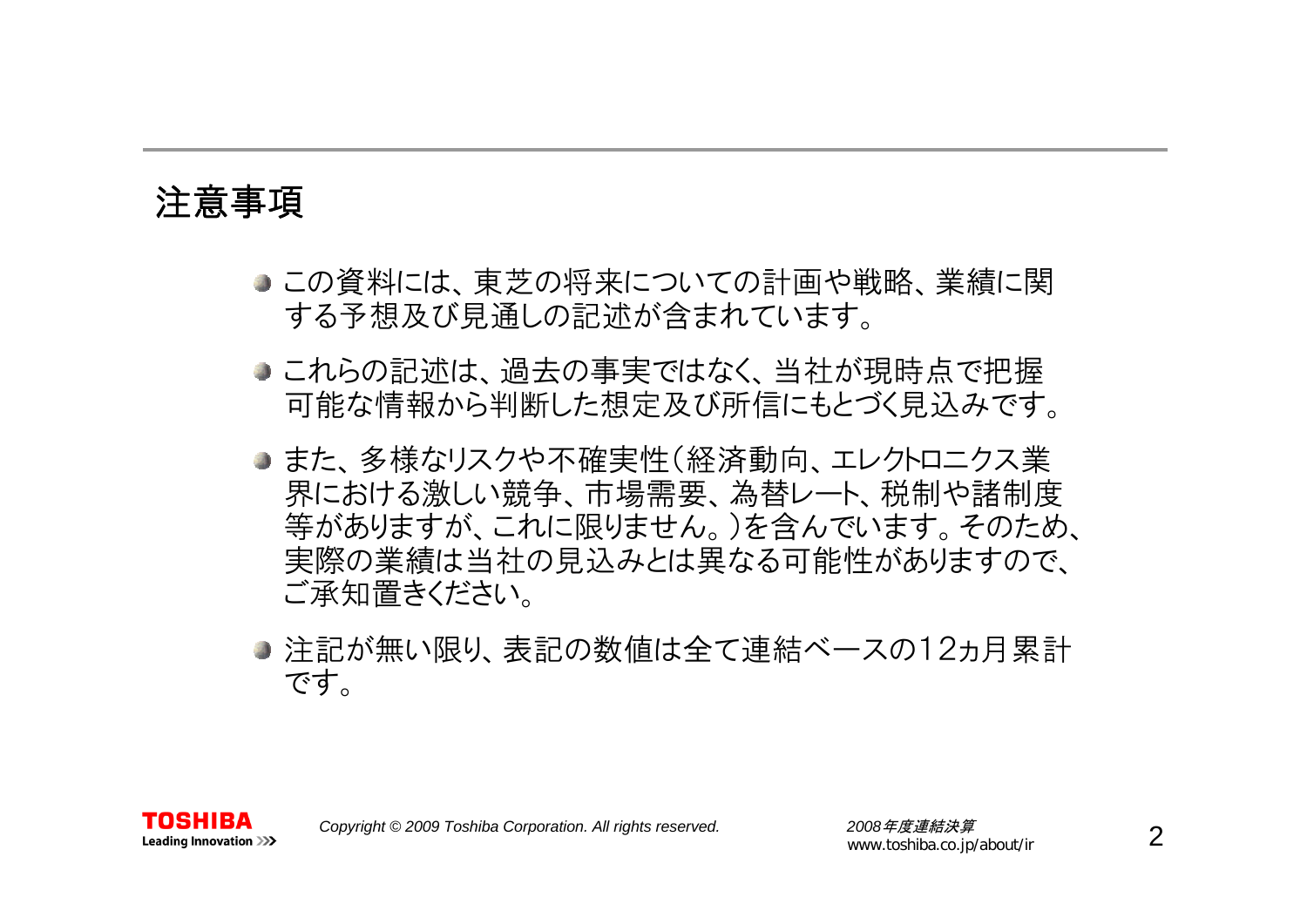### $\left|\biguplus\right.\left|\right.$  the set of the set of the set of the set of the set of the set of the set of the set of the set of the set of the set of the set of the set of the set of the set of the set of the set of the set of the se

|        | 摘           |               | 要      |         | 08年度     | 07年度   | 差<br>対07年度 |
|--------|-------------|---------------|--------|---------|----------|--------|------------|
| 売      |             |               |        | 高       | 66,545   | 76,653 | $-10,108$  |
| 営      | 業           |               | 損      | 益       | $-2,502$ | 2,464  | $-4,966$   |
|        |             | $\%$          |        |         | $-3.8%$  | 3.2%   | $-7.0%$    |
| 税      | 引           | 前             | 損      | 益       | $-2,793$ | 2,650  | $-5,443$   |
|        |             | $\frac{0}{0}$ |        |         | $-4.2%$  | 3.5%   | $-7.7%$    |
| 当      | 期           | 純             | 損      | 益       | $-3,436$ | 1,274  | $-4,710$   |
|        |             | $\%$          |        |         | $-5.2%$  | 1.7%   | $-6.9%$    |
| 基<br>当 | 本<br>的<br>期 | 株<br>純        | 当<br>損 | たり<br>益 | -106円18銭 | 39円46銭 | -145円64銭   |

\*モバイル放送は08年度末において非継続事業になった為、07年度の業績値を組み替え表示しています

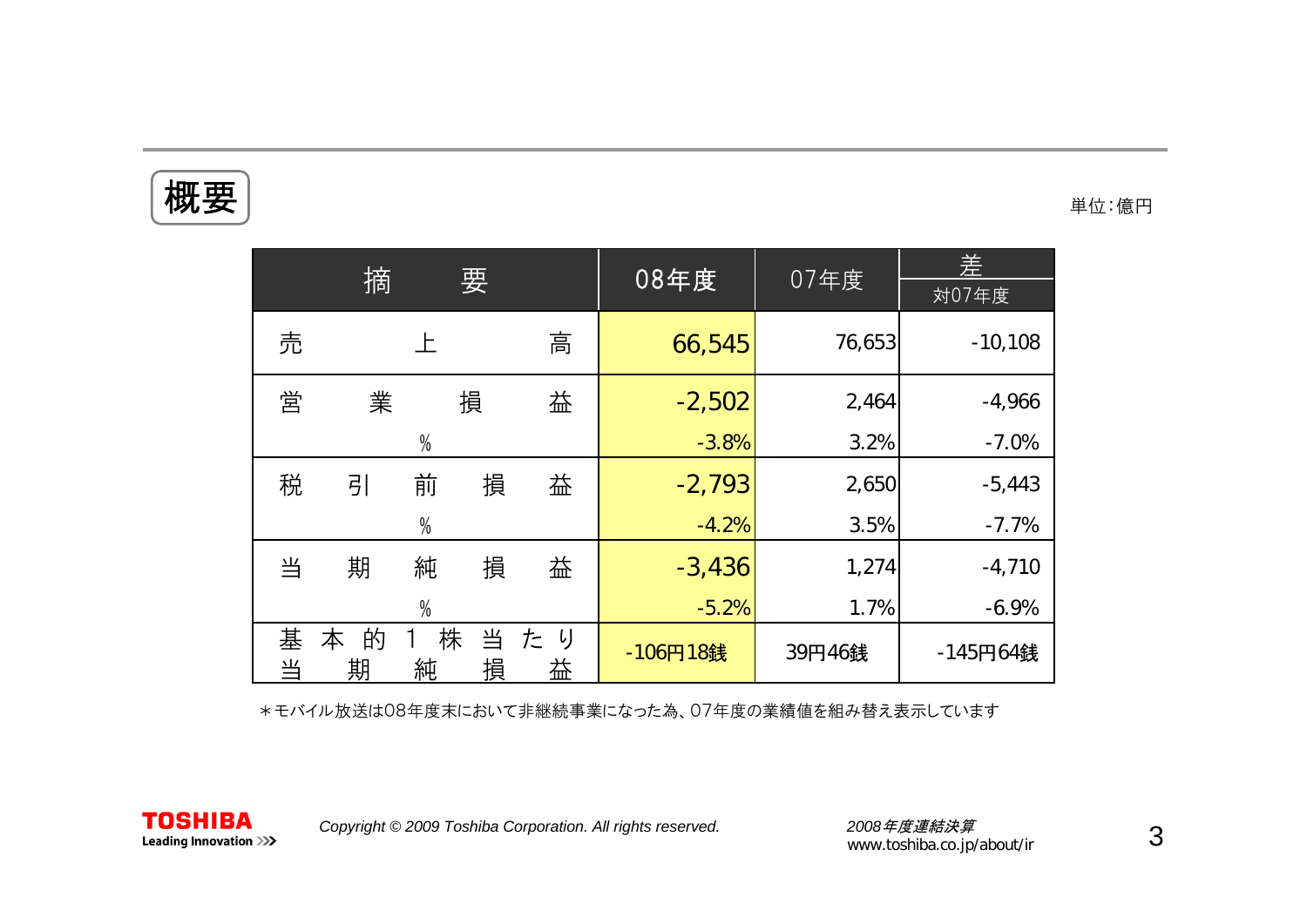## ● 回の決算のポイント (対07年度)

|         |                       |                                                           | 世界経済の悪化により前年比で減収・減益(7年ぶりの赤字)          |
|---------|-----------------------|-----------------------------------------------------------|---------------------------------------|
|         | 売上高                   |                                                           | $66, 545$ 億円 $(-10, 108$ 億円、 $-13\%)$ |
|         | 営業損益                  |                                                           | —2,502億円 (—4,966億円)                   |
|         | 税引前損益                 |                                                           | —2,793億円 (一5,443億円)                   |
|         | 当期純損益                 |                                                           | —3.436億円 (—4.710億円)                   |
|         |                       |                                                           | *景気後退による大幅な需要減及び売価ダウンにより、電子デバイス・デジタル  |
|         | プロダクツが大幅に悪化           |                                                           |                                       |
|         | 電子デバイス                |                                                           |                                       |
|         | 売上高                   | 13, 249億円                                                 | (一4, 136億円)                           |
|         | 営業損益                  | 一3,232億円                                                  | (-3, 973億円)                           |
|         | デジタルプロダクツ             |                                                           |                                       |
|         | 売上高                   | 24,675億円 (一4,837億円)                                       |                                       |
|         | 営業損益                  | —142億円 (一292億円)                                           |                                       |
|         | * TVについては大幅に改善し、黒字化達成 |                                                           |                                       |
|         |                       |                                                           | *社会インフラは、電力・産業システムが引き続き高い水準を維持し、      |
|         | 市場が厳しいながらも健闘          |                                                           |                                       |
|         | 売上高                   | 23,962億円                                                  | (一228億円)                              |
|         | 営業損益                  | 1, 132億円                                                  | (一181億円)                              |
| TOSHIBA |                       | Convright © 2009 Toshiba Corporation, All rights reserved | 2008年度連結決算                            |

*Copyright © <sup>2009</sup> Toshiba Corporation. All rights reserved. <sup>2008</sup>*年度連結決算

www.toshiba.co.jp/about/ir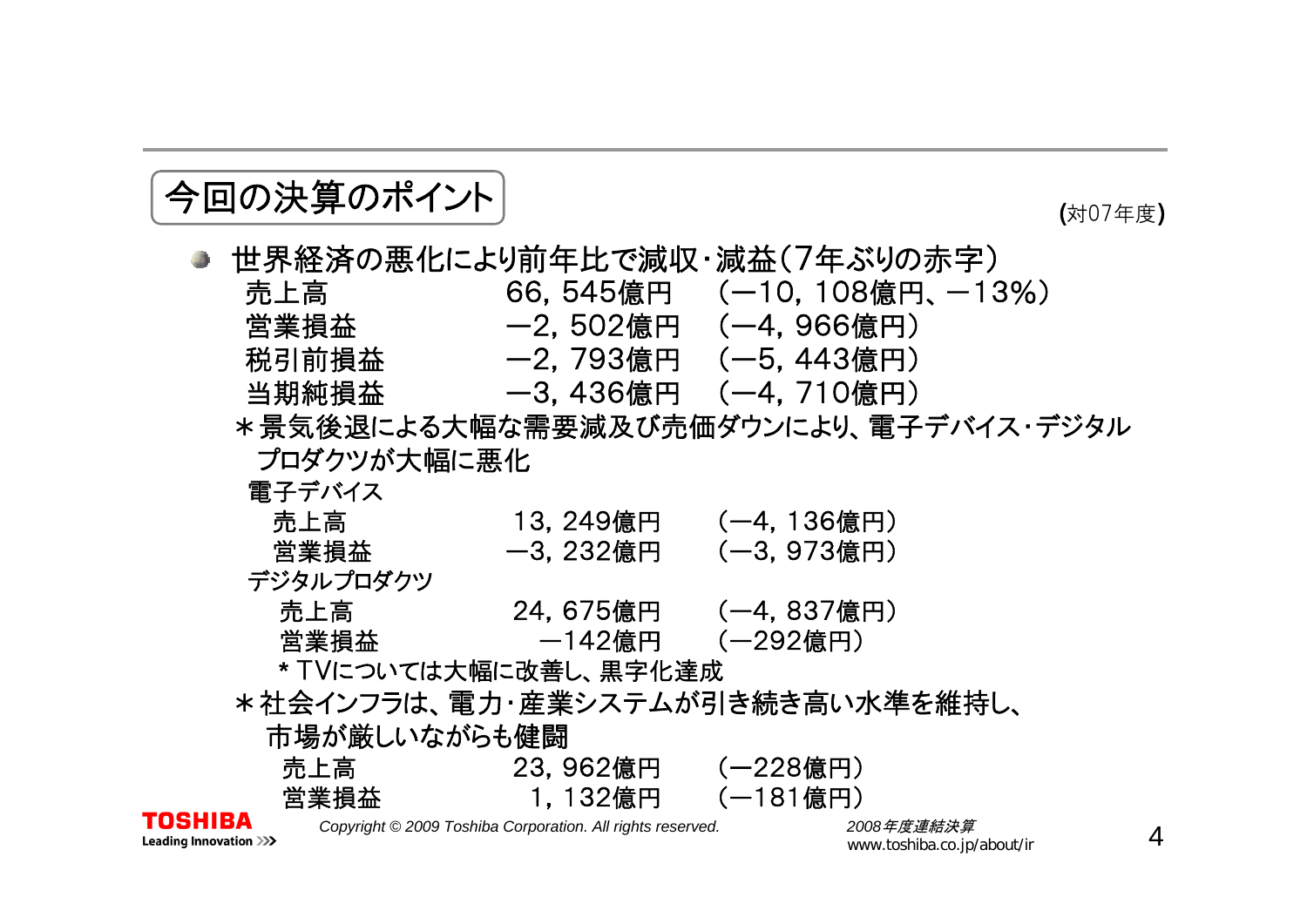| 売 上 高                                       | 08年度   | 07年度   | 差         |
|---------------------------------------------|--------|--------|-----------|
|                                             |        |        | 対07年度     |
| デジ<br>ダ<br>ク<br>ーツ<br>タ<br>ブ<br>ル<br>$\Box$ | 24,675 | 29,512 | $-4,837$  |
| 電                                           | 13,249 | 17,385 | $-4,136$  |
| 社<br>会                                      | 23,962 | 24,190 | $-228$    |
| 家<br>電<br>器<br>庭                            | 6,743  | 7,743  | $-1,000$  |
| そ<br>他                                      | 3,343  | 3,819  | $-476$    |
| 連<br>計<br>結                                 | 66,545 | 76,653 | $-10,108$ |

|                          | 業<br>営<br>損<br>益                 | 08年度                          | 07年度             | 差                    |
|--------------------------|----------------------------------|-------------------------------|------------------|----------------------|
|                          |                                  |                               |                  | 対07年度                |
| デジ                       | ダ<br>ク<br>ッソ<br>タ<br>プ<br>儿<br>□ | $-142$<br>$-0.6%$             | 150<br>0.5%      | $-292$<br>$-1.1%$    |
| 電                        | バ<br>子<br>ス<br>$\frac{0}{n}$     | $-3,232$<br>$-24.4%$          | 741<br>4.3%      | $-3,973$<br>$-28.7%$ |
| 社                        | 会<br>◝,<br>ラ<br>フ<br>$\%$        | 1,132<br>$\sqrt{\frac{9}{6}}$ | 1,313<br>5.4%    | $-181$<br>$-0.7%$    |
| 家                        | 電<br>器<br>庭<br>$\frac{0}{0}$     | $-271$<br>$-4.0\%$            | 39<br>0.5%       | $-310$<br>$-4.5%$    |
| $\overline{\mathcal{F}}$ | 他<br>$\sigma$<br>$\frac{0}{0}$   | 2%<br>0                       | 230<br>6.0%      | $-225$<br>$-5.8\%$   |
| 連                        | 結<br>%<br>計                      | $-2,502$<br>$-3.8%$           | 2,464<br>$3.2\%$ | $-4,966$<br>$-7.0\%$ |

\*モバイル放送は08年度末において非継続事業になった為、07年度の業績値を組み替え表示しています

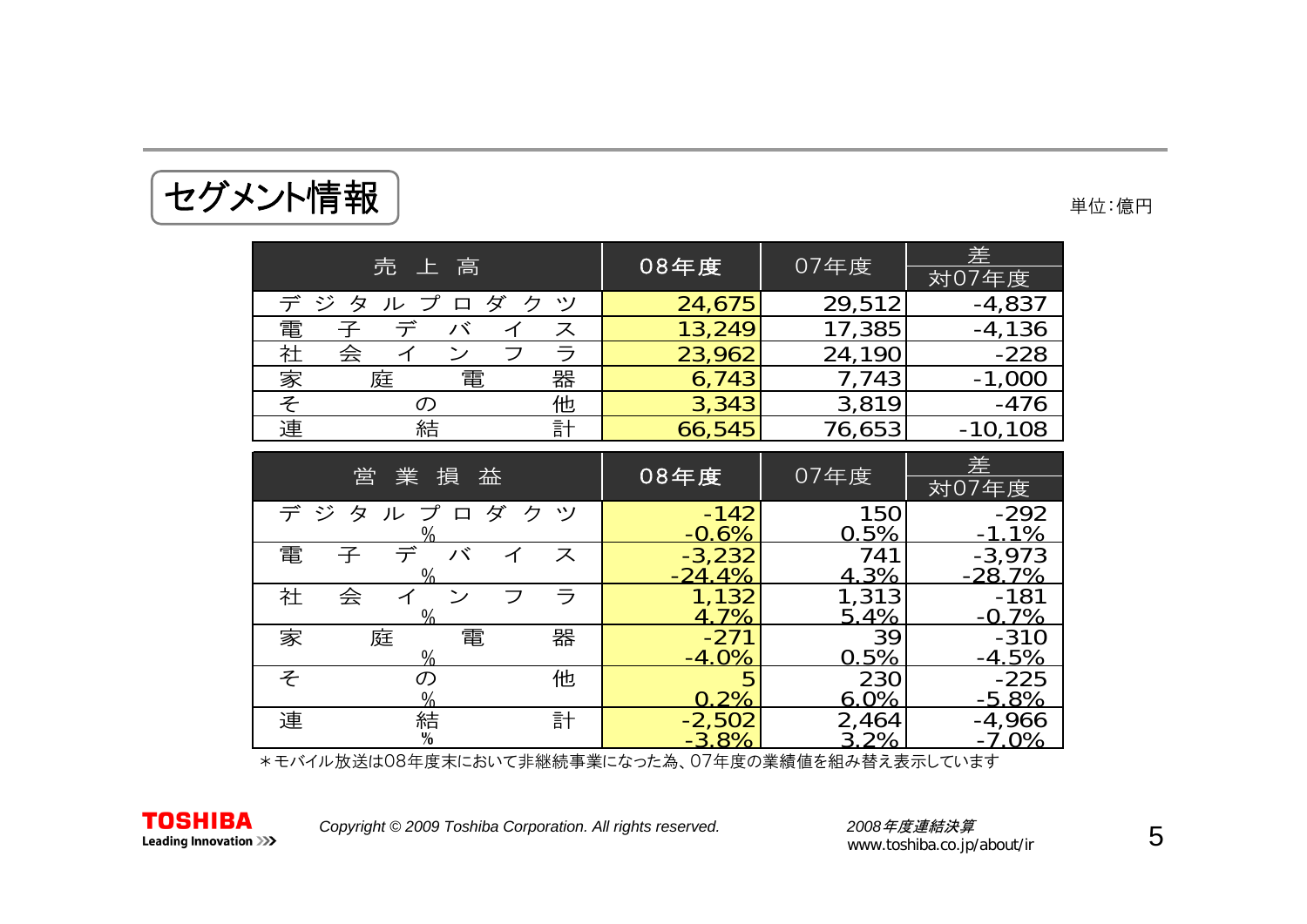



www.toshiba.co.jp/about/ir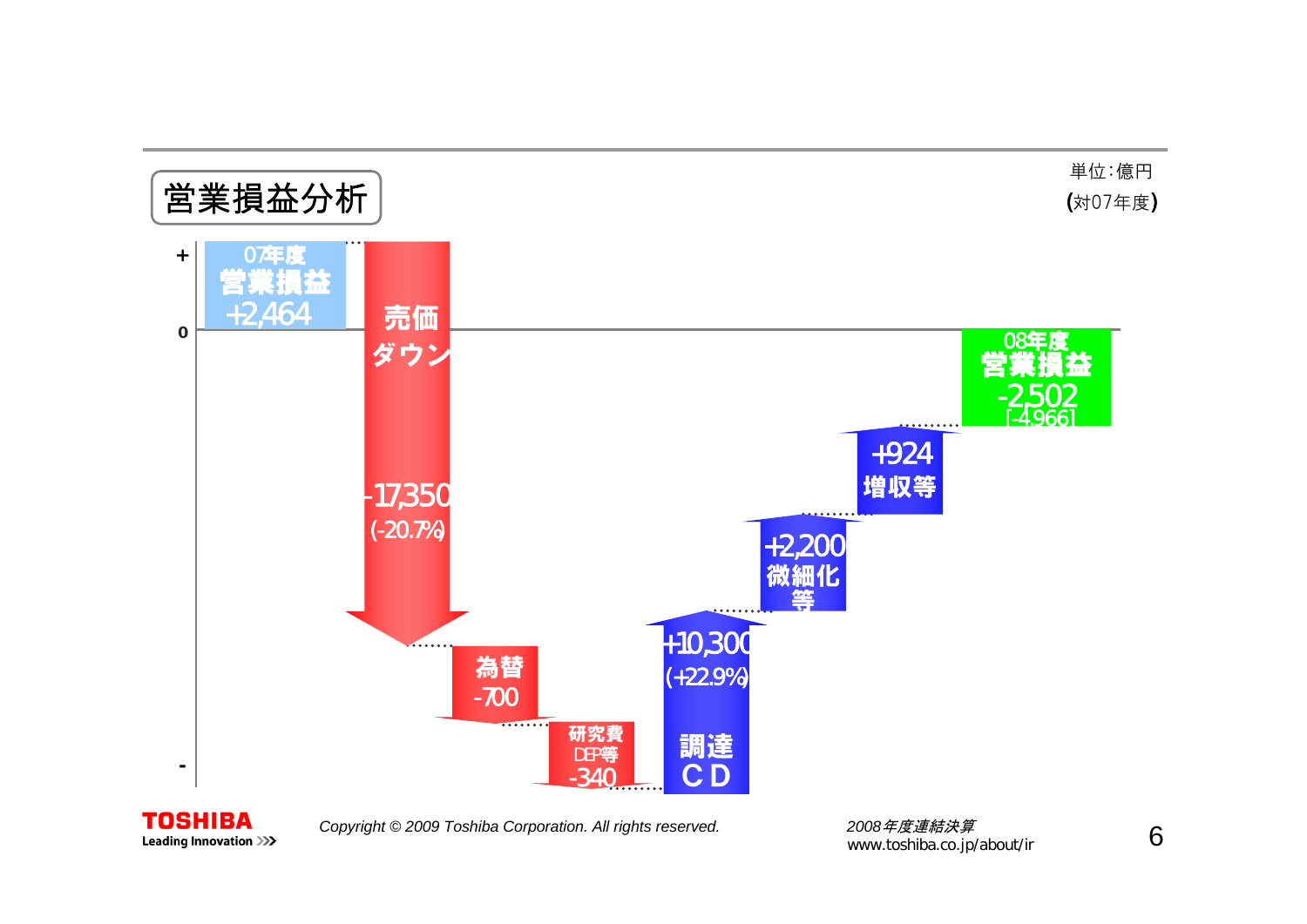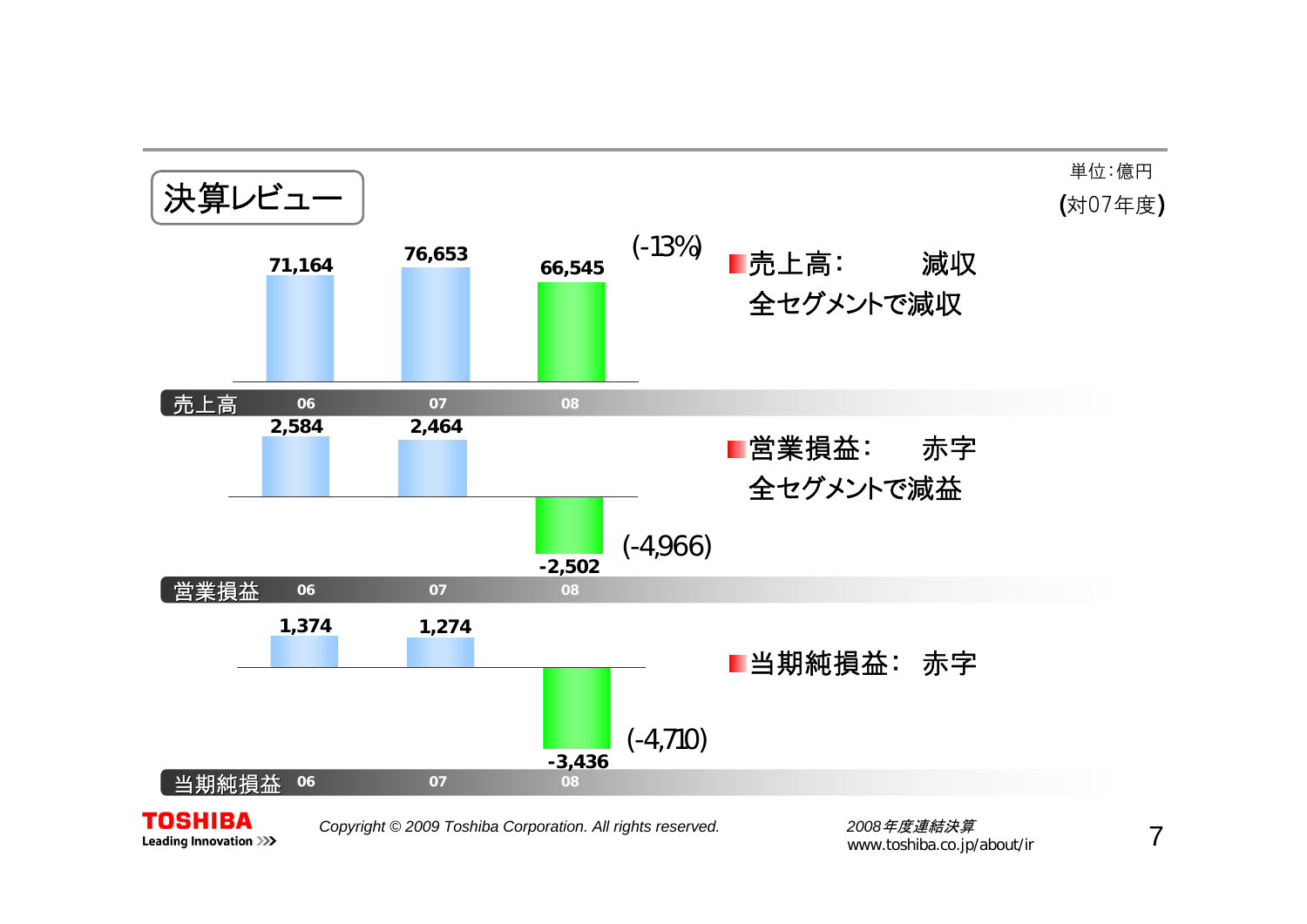#### デジタルプロダクツ

単位:億円 (対07年度)



携帯電話、PC、流通・事務機 器、TVは景気後退の影響を受 け、大幅な減収

■TVはコスト削減等の効果により 黒字化達成したものの、HDD、 携帯電話、PC、流通・事務機器 の減益により赤字

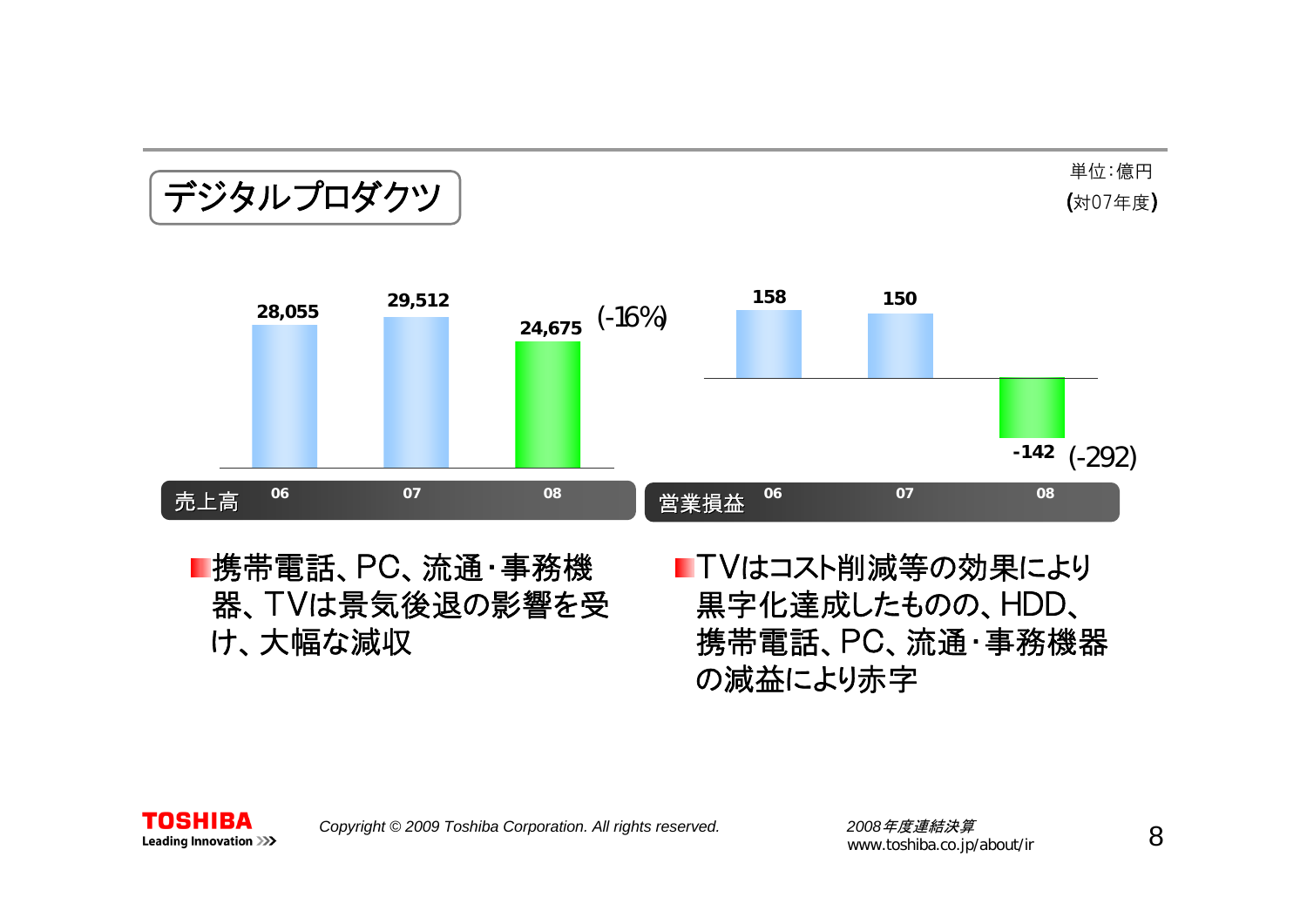

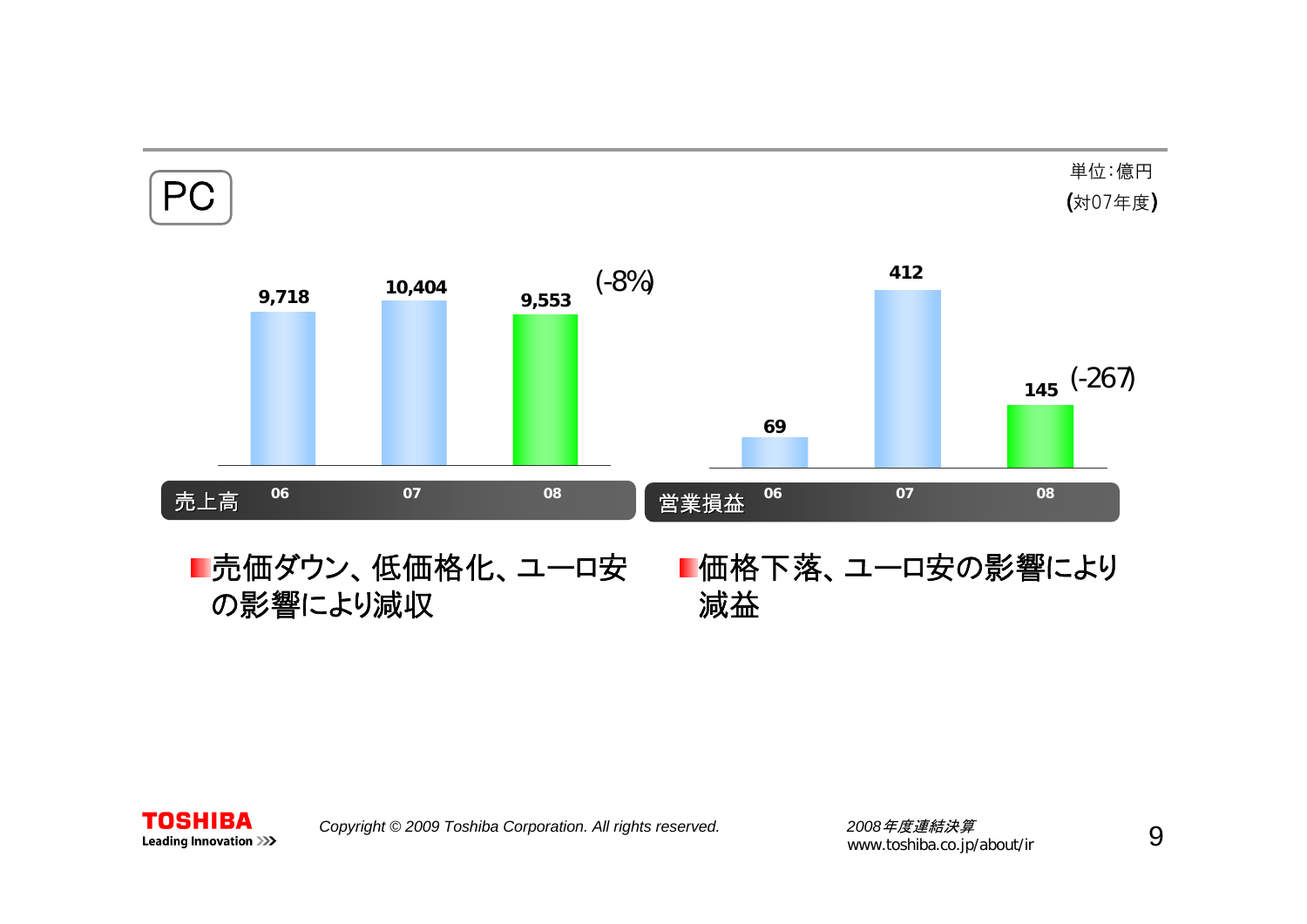電子デバイス (-24%) (-3,973) 売上高 営業損益 **<sup>06</sup> <sup>07</sup> <sup>08</sup> <sup>06</sup> <sup>07</sup> <sup>08</sup>** 単位:億円 (対07年度) **13,249 16,573 17,385 -3,232 1,197 <sup>741</sup>**

**T:守ithのマントリストリストの** に大幅な減収となり、液晶も不調 で全体として大幅減収 半導体、液晶の悪化により大幅な 赤字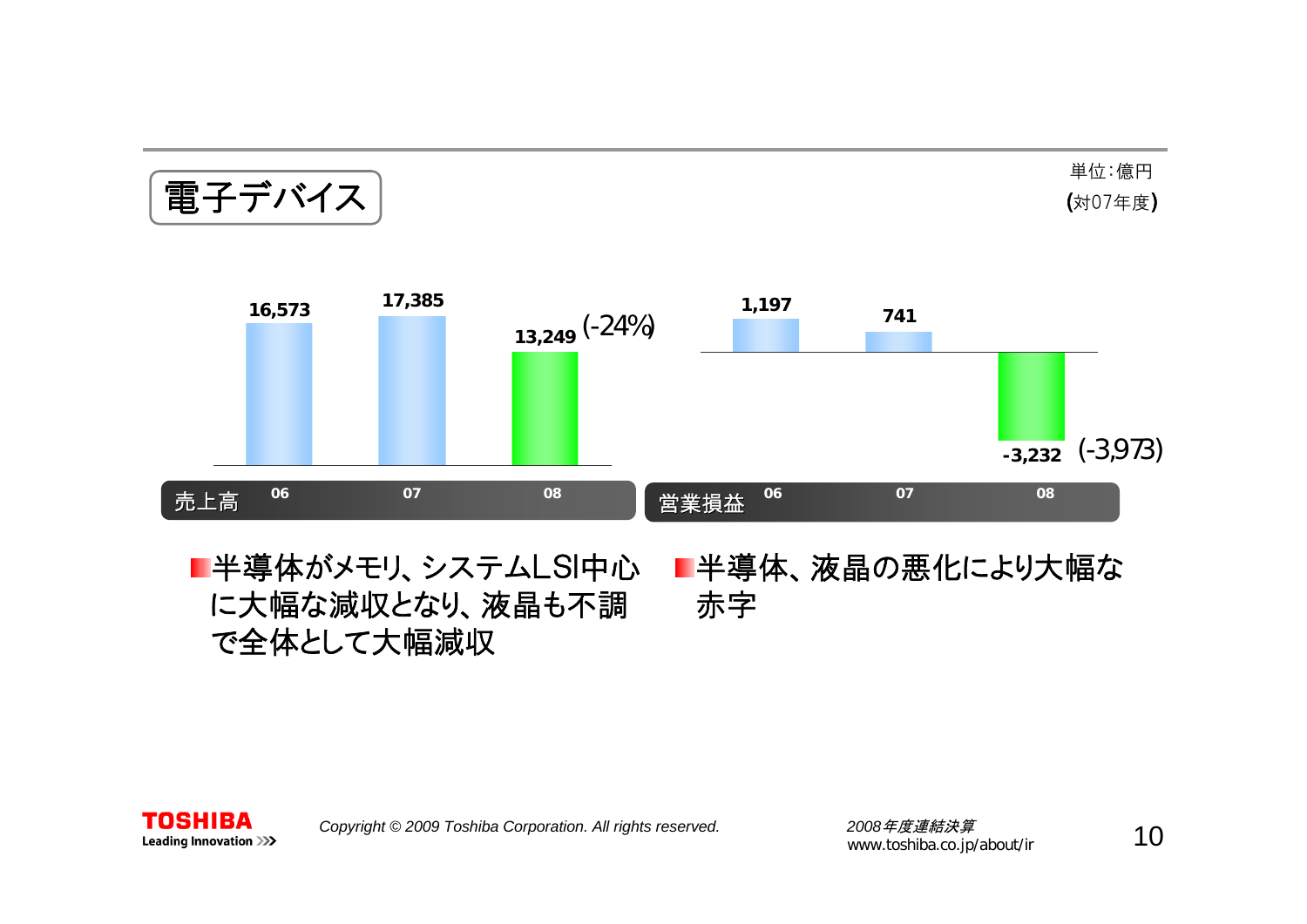

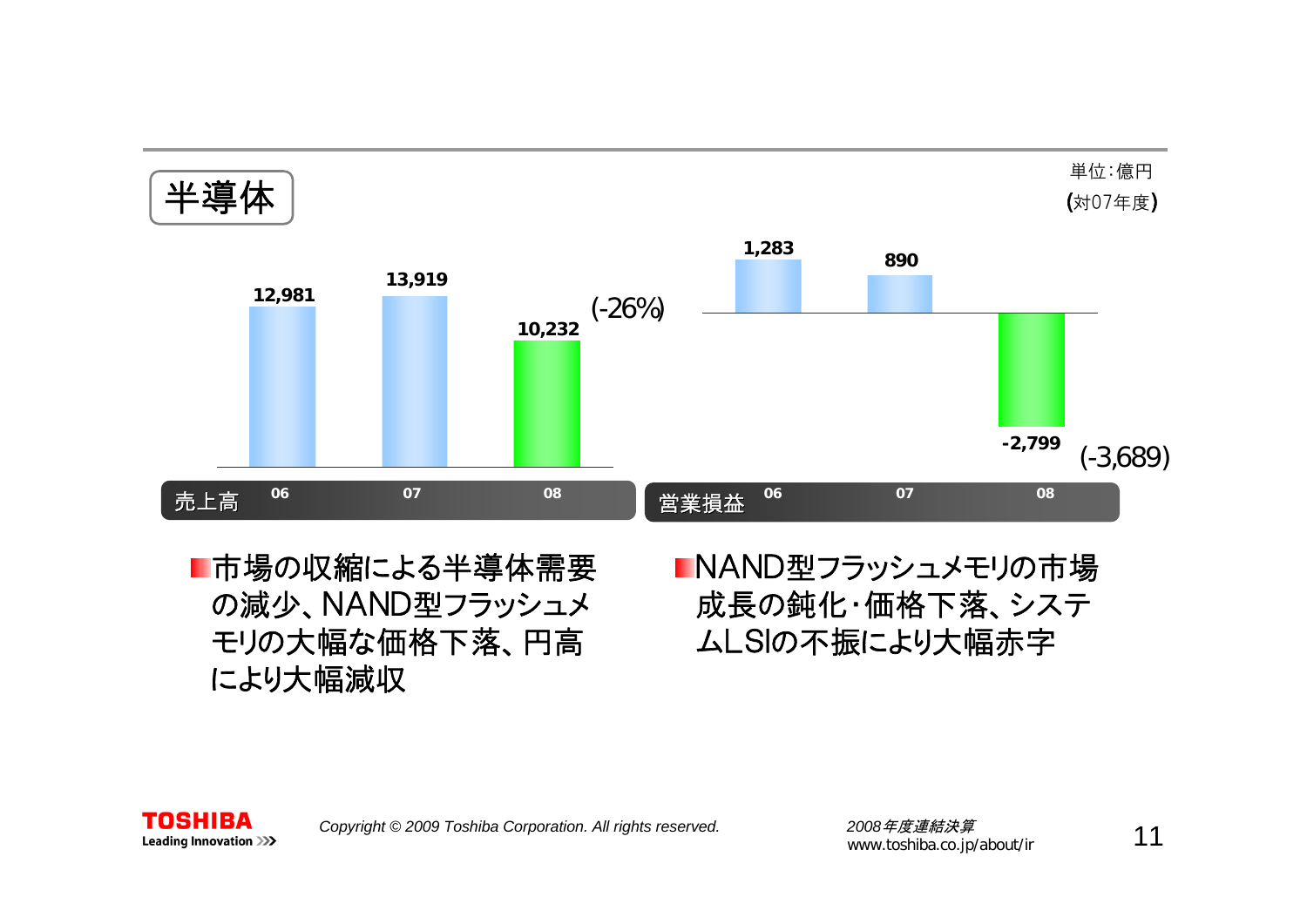半導体 内訳 るいちゃく しょうしゃ きょう きゅうしゃ きゅうきょう きゅうしゅう きゅうしゅう

| 売上高                                     | 08年度     | 07年度   | 対07年度    |
|-----------------------------------------|----------|--------|----------|
| ク<br>IJ<br>ディス<br>$ \vdash$             | 1,936    | 2,486  | $-550$   |
| S<br>シ<br>テ<br>厶<br>$\mathbb{L}$ .<br>ス | 4,076    | 6,052  | $-1,976$ |
| IJ<br>メ<br>モ                            | 4,220    | 5,381  | $-1,161$ |
| 体<br>半<br>導<br>計                        | 10,232   | 13,919 | $-3,687$ |
| 業<br>営<br>損<br>益                        | $08$ 年度  | 07年度   | 対07年度    |
| 体<br>半<br>導<br>計                        | $-2,799$ | 890    | $-3,689$ |
| $\frac{0}{0}$                           | $-27.4%$ | 6.4%   | $-33.8%$ |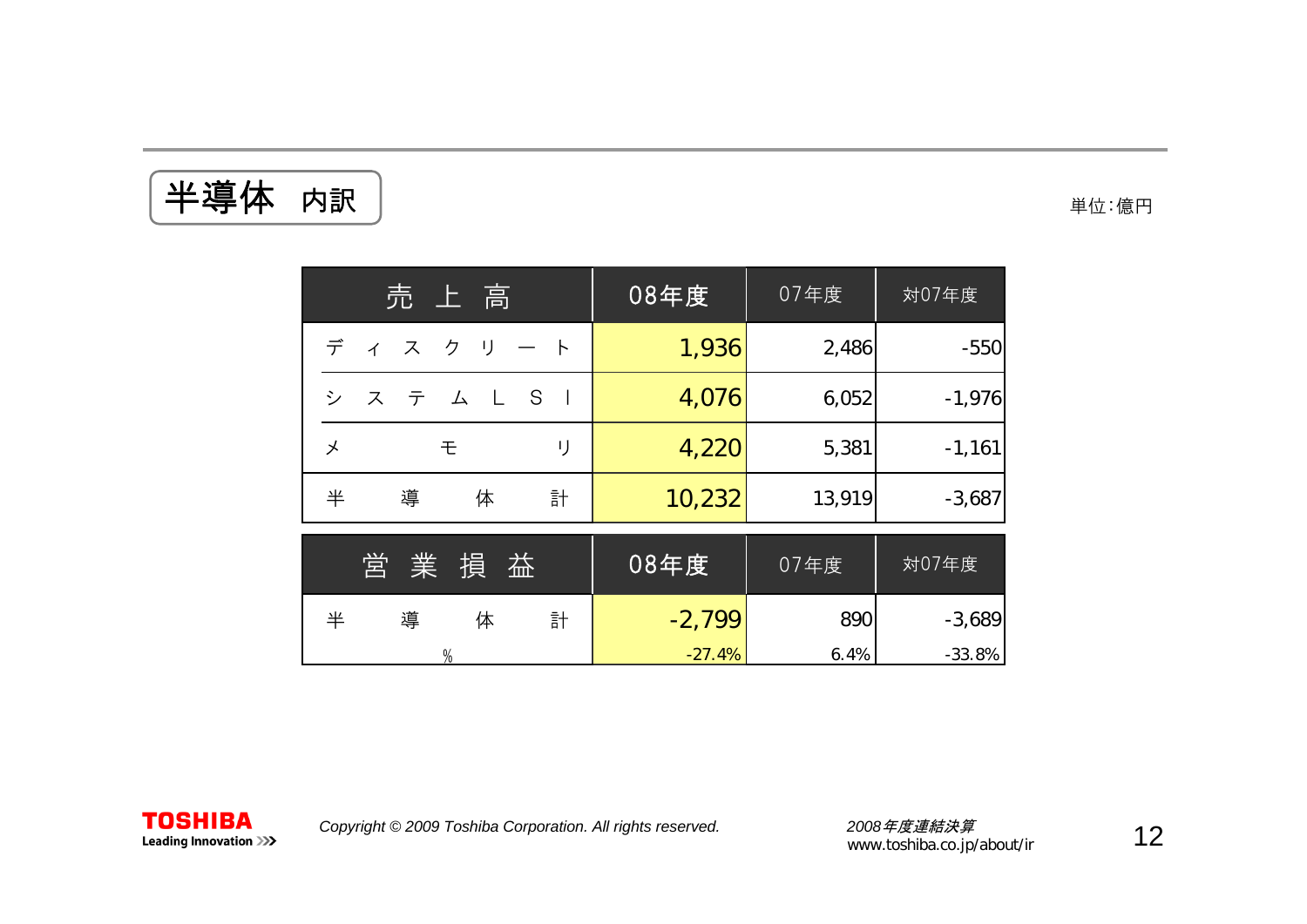#### 半導体 四半期別損益トレンド

単位:億円

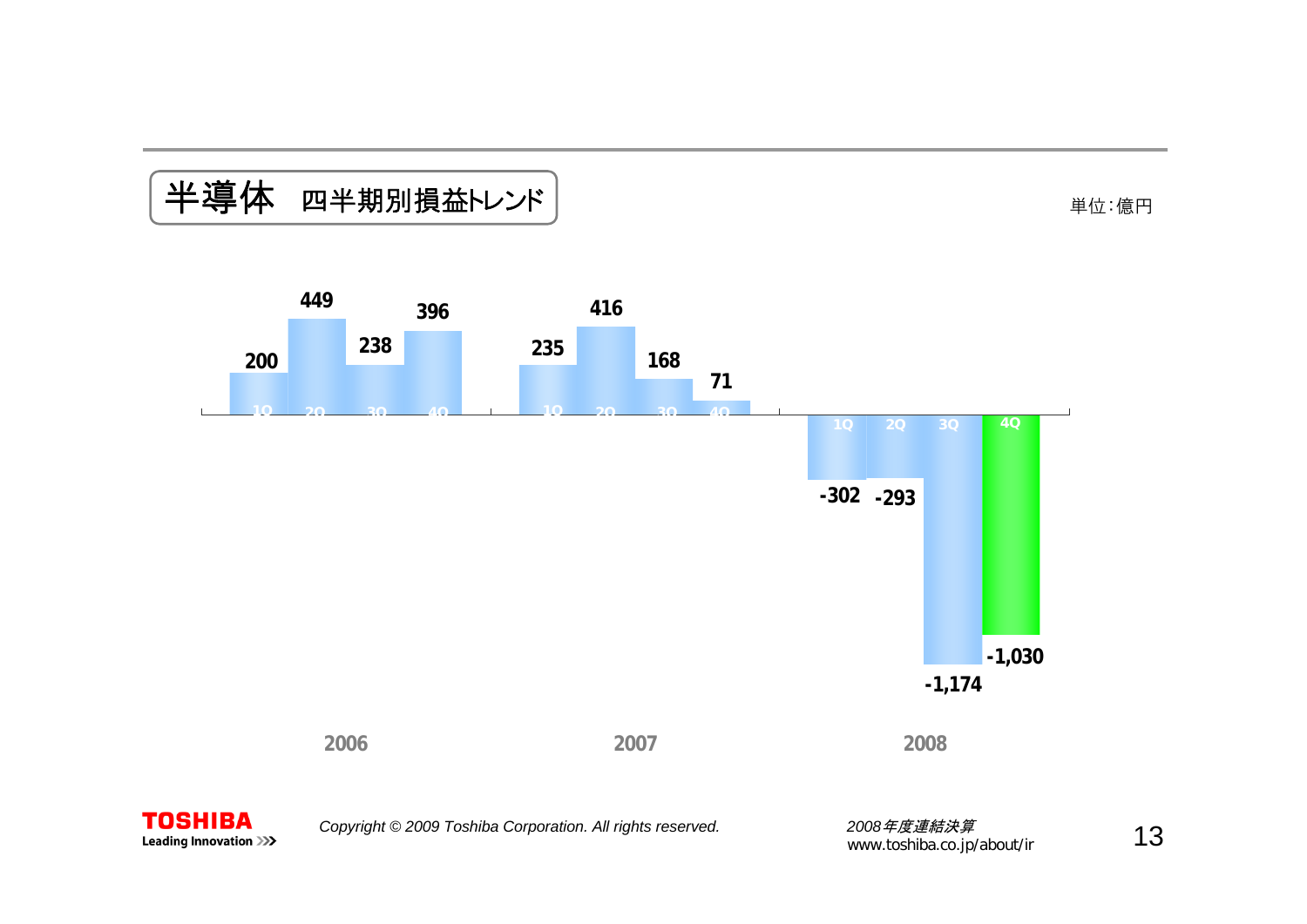

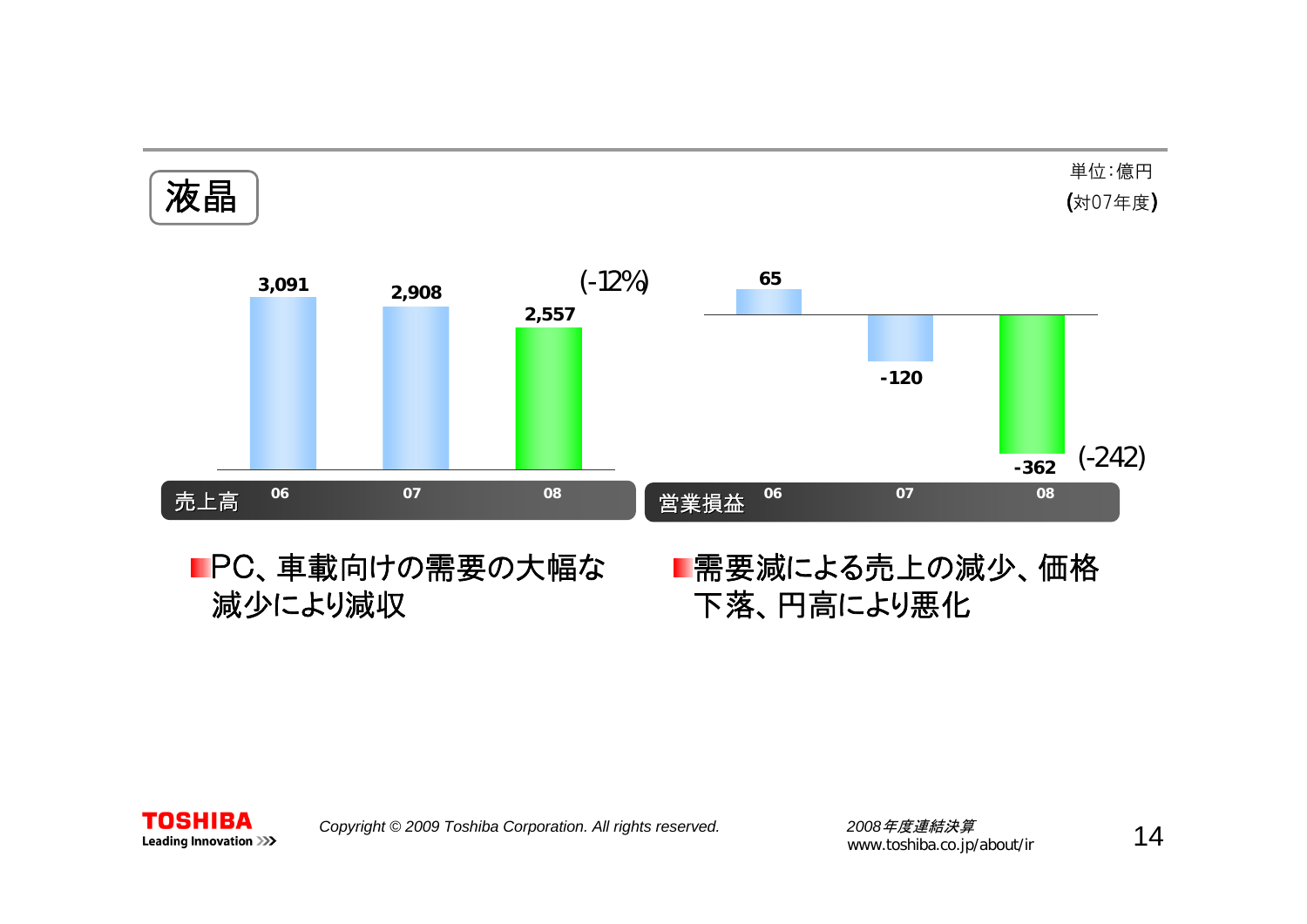社会インフラ  $_{1,132}$  (-181) 売上高 営業損益 **<sup>06</sup> <sup>07</sup> <sup>08</sup> <sup>06</sup> <sup>07</sup> <sup>08</sup>** 単位:億円 (対07年度) **23,962 24,190 1,132 20,677 9681,313**

■電力・産業システムが増収も社 会システム、医用システム等が 減収で全体として横ばい

■電力・産業システム、医用シス テムが引き続き高水準を維持も 社会システム、ソリューション等 が減益で、全体として減益

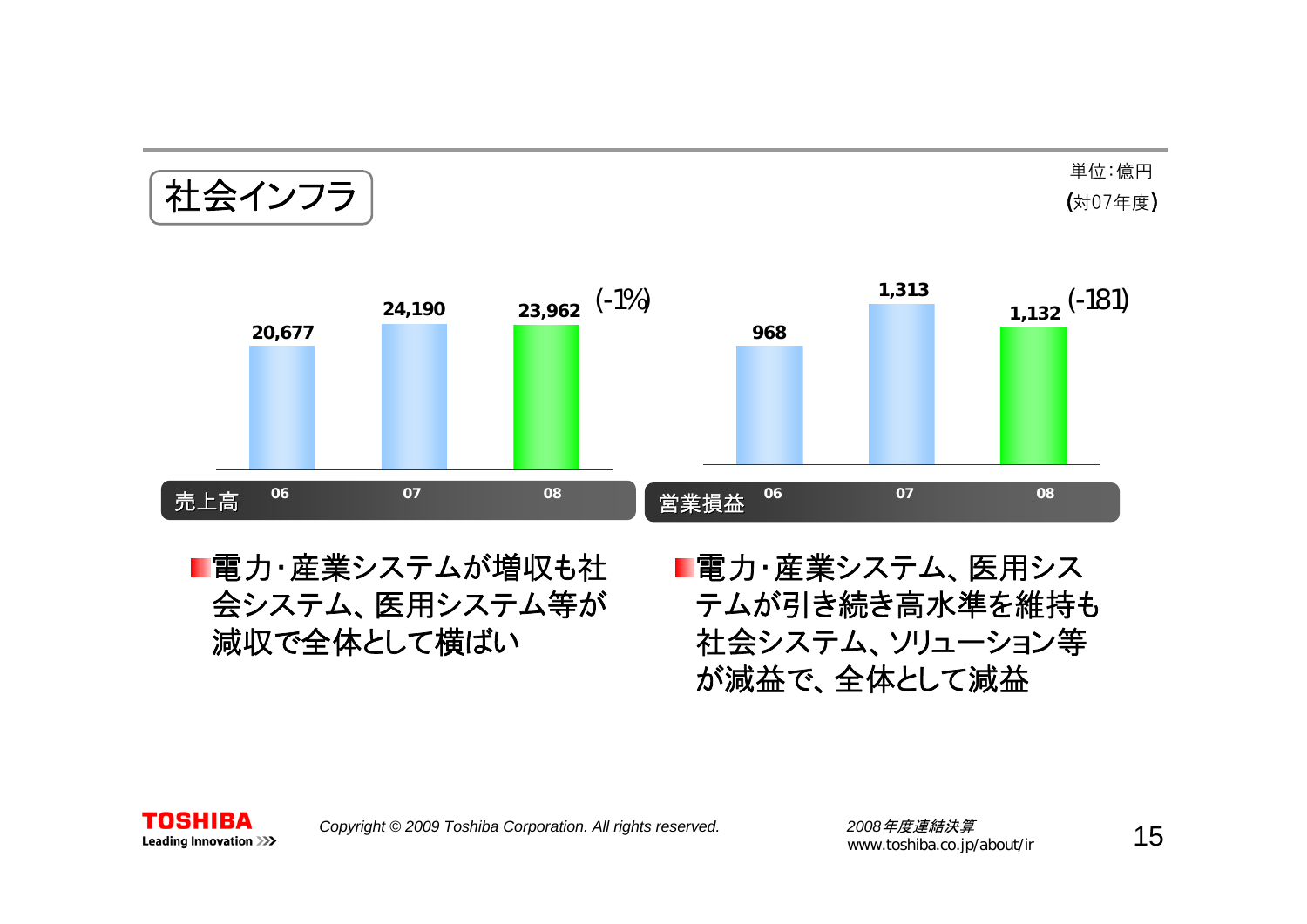

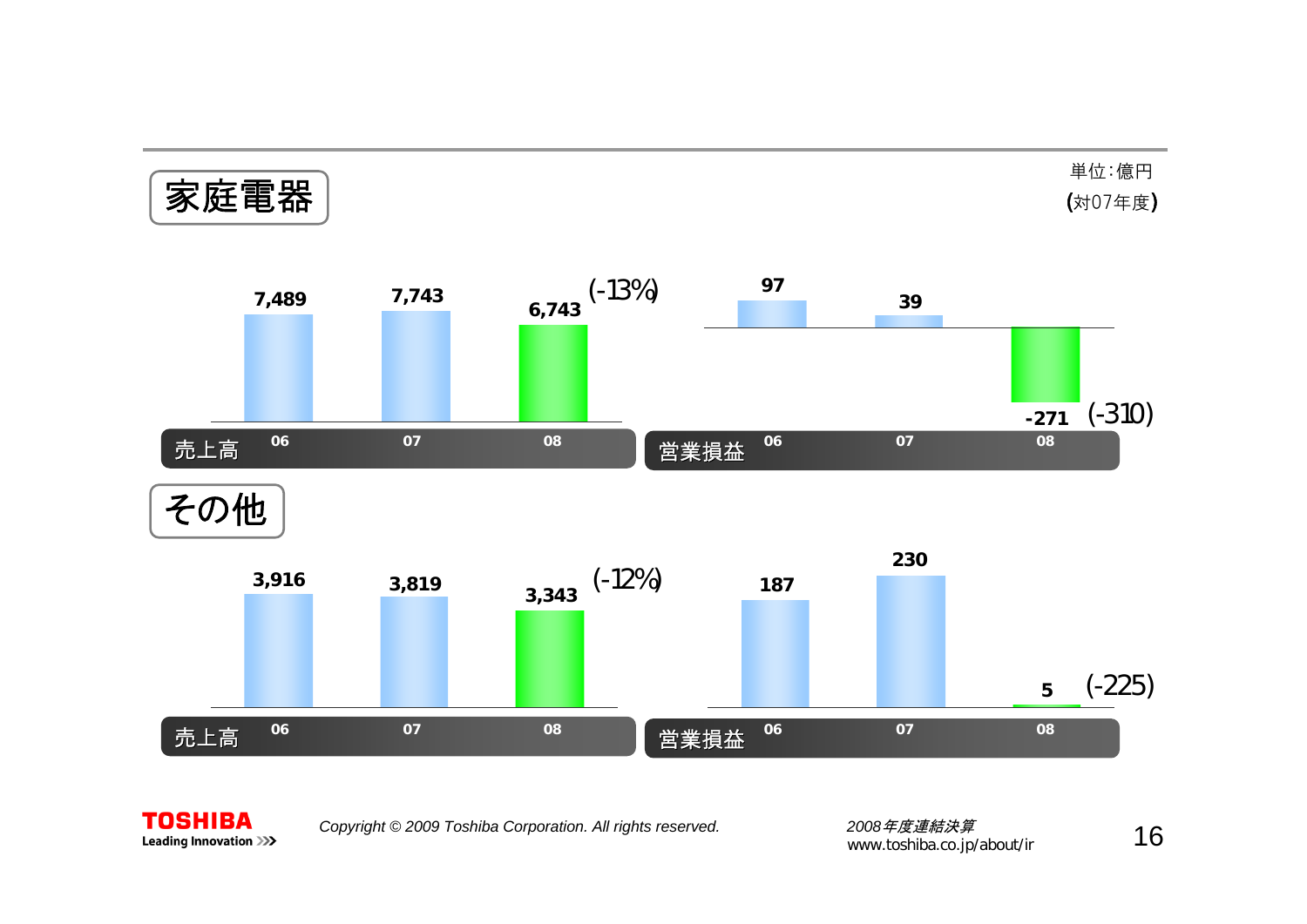**営業外損益** → コンプレストンの電気 → コンプレストンの電話

|                                                | 08年度           | 07年度   | 差        |
|------------------------------------------------|----------------|--------|----------|
|                                                |                |        | 対07年度    |
| 損<br>益<br>券<br>有<br>却<br>価<br>証<br>売           | 759            | 327    | 432      |
| 損<br>益<br>定<br>資<br>産<br>売<br>廃<br>却<br>固      | 73             | 1,327  | $-1,254$ |
| 持<br>分<br>法<br>投<br>資<br>損<br>益                | 96             | 280    | $-184$   |
| 差<br>為<br>替<br>済<br>損<br>益<br>決                | $-381$         | $-169$ | $-212$   |
| 融<br>金<br>収<br>支                               | $-143$         | $-130$ | $-13$    |
| 償<br>減<br>却<br>制<br>度<br>変更による影<br>価<br>響      | $\overline{0}$ | $-466$ | 466      |
| 業<br>HD<br>終<br><b>DVD</b><br>事<br>息<br>費<br>用 | $\overline{0}$ | $-483$ | 483      |
| 有<br>券<br>評<br>損<br>価<br>証<br>価                | $-437$         | $-122$ | $-315$   |
| 他<br>そ<br>$\sigma$                             | $-258$         | $-378$ | 120      |
| 計<br>合                                         | $-291$         | 186    | $-477$   |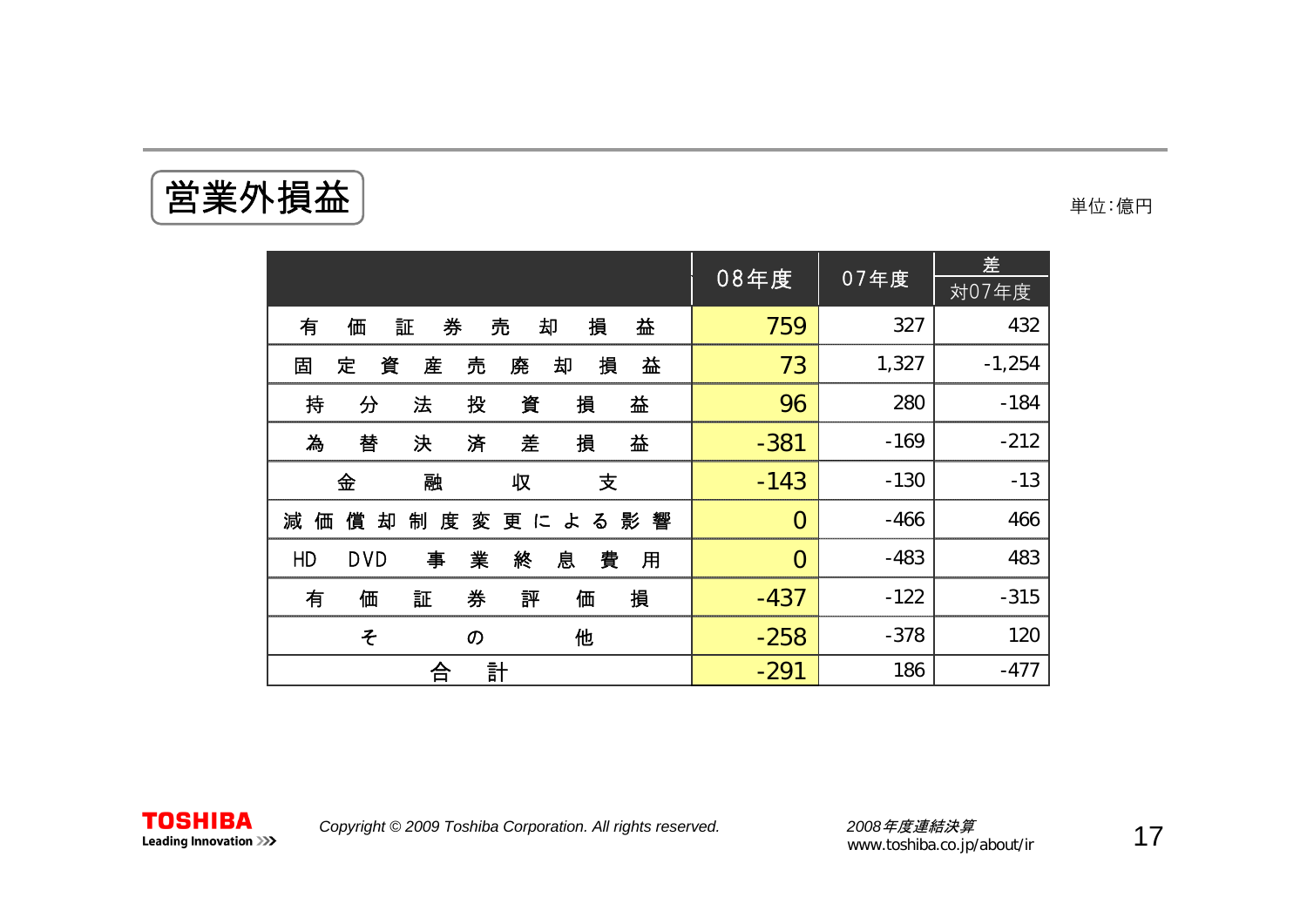#### **法人税等·少数株主損益** インプレストランストン インタンストル 単位:億円

|                            | $08$ 年度  | 07年度        | 差<br>对07年度 |
|----------------------------|----------|-------------|------------|
| 税<br>前<br>損<br>益<br>引      | $-2,793$ | 2,650       | $-5,443$   |
| 繰延税金資産取崩(単独)               | $-1,016$ | $\mathbf 0$ | $-1,016$   |
| 海外子会社未分配利益                 | 179      | $\mathbf 0$ | 179        |
| その他税負担                     | 294      | $-1,134$    | 1,428      |
| 法<br>税<br>等<br>人<br>計      | $-543$   | $-1,134$    | 591        |
| 損<br>株<br>益<br>数<br>少<br>主 | 38       | $-147$      | 185        |
| 非 継 続 事 業 からの 損 失          | $-138$   | $-95$       | $-43$      |
| 益<br>損<br>当<br>期<br>純      | $-3,436$ | 1,274       | $-4,710$   |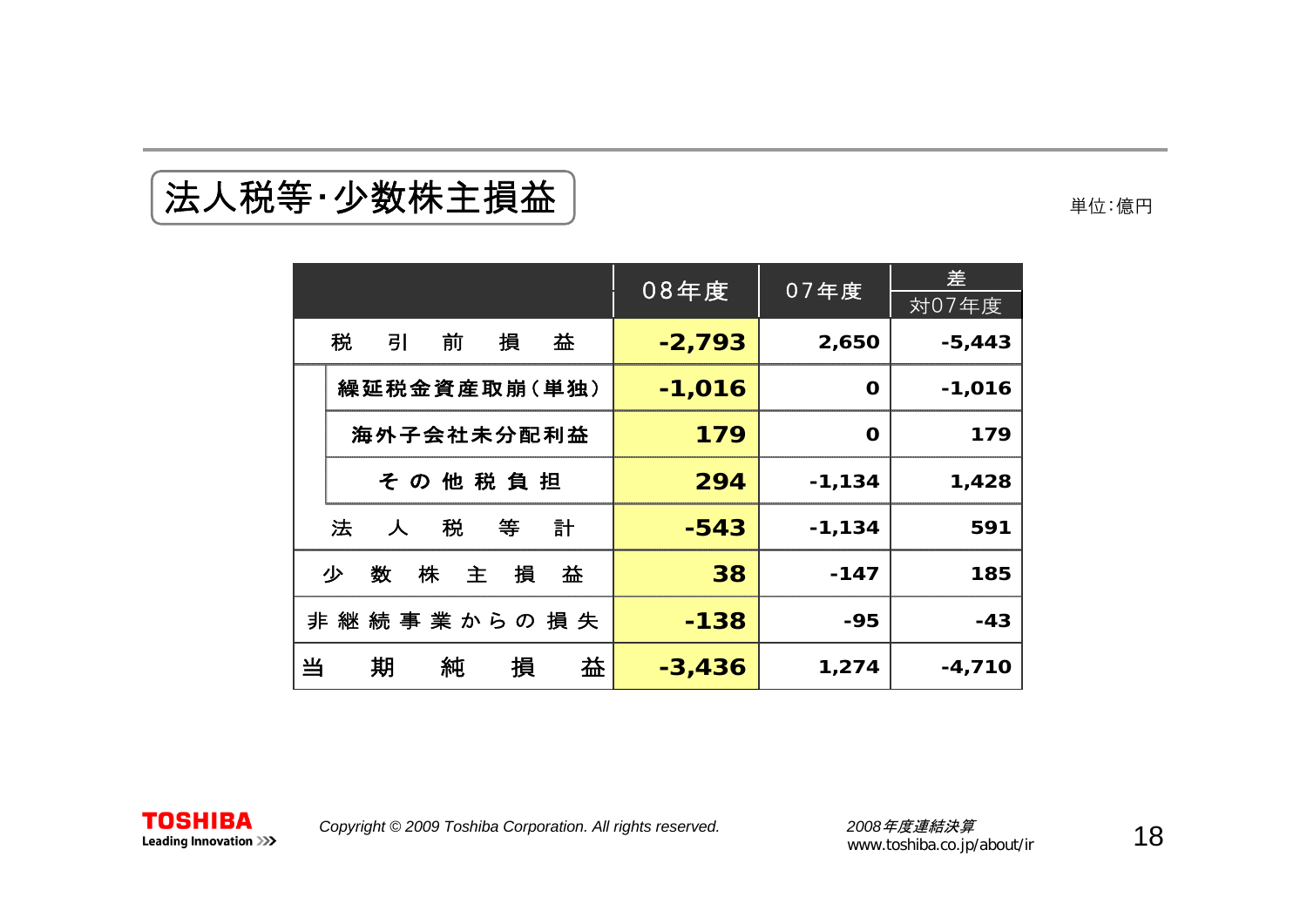

単位:億円





*Copyright © <sup>2009</sup> Toshiba Corporation. All rights reserved. <sup>2008</sup>*年度連結決算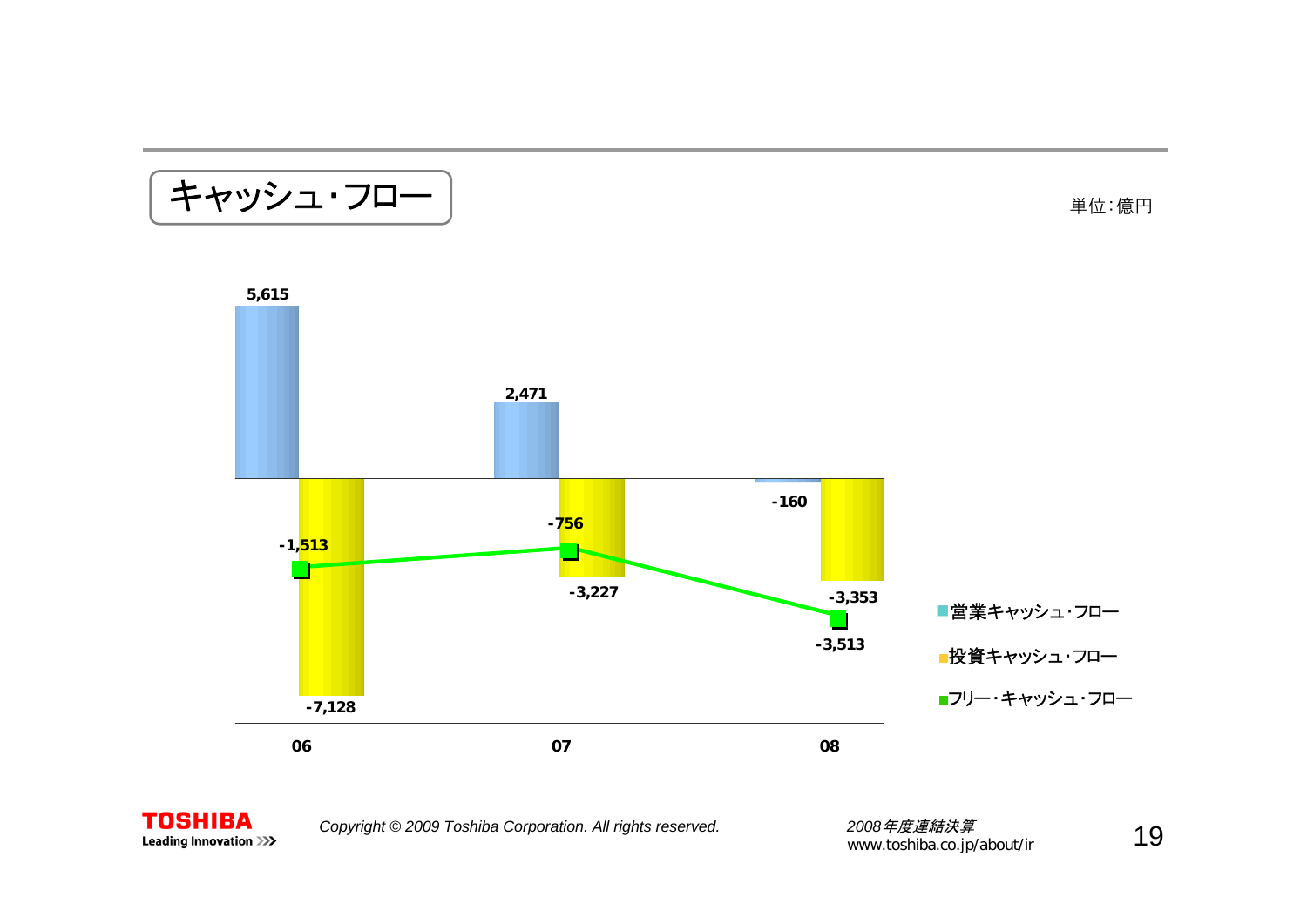

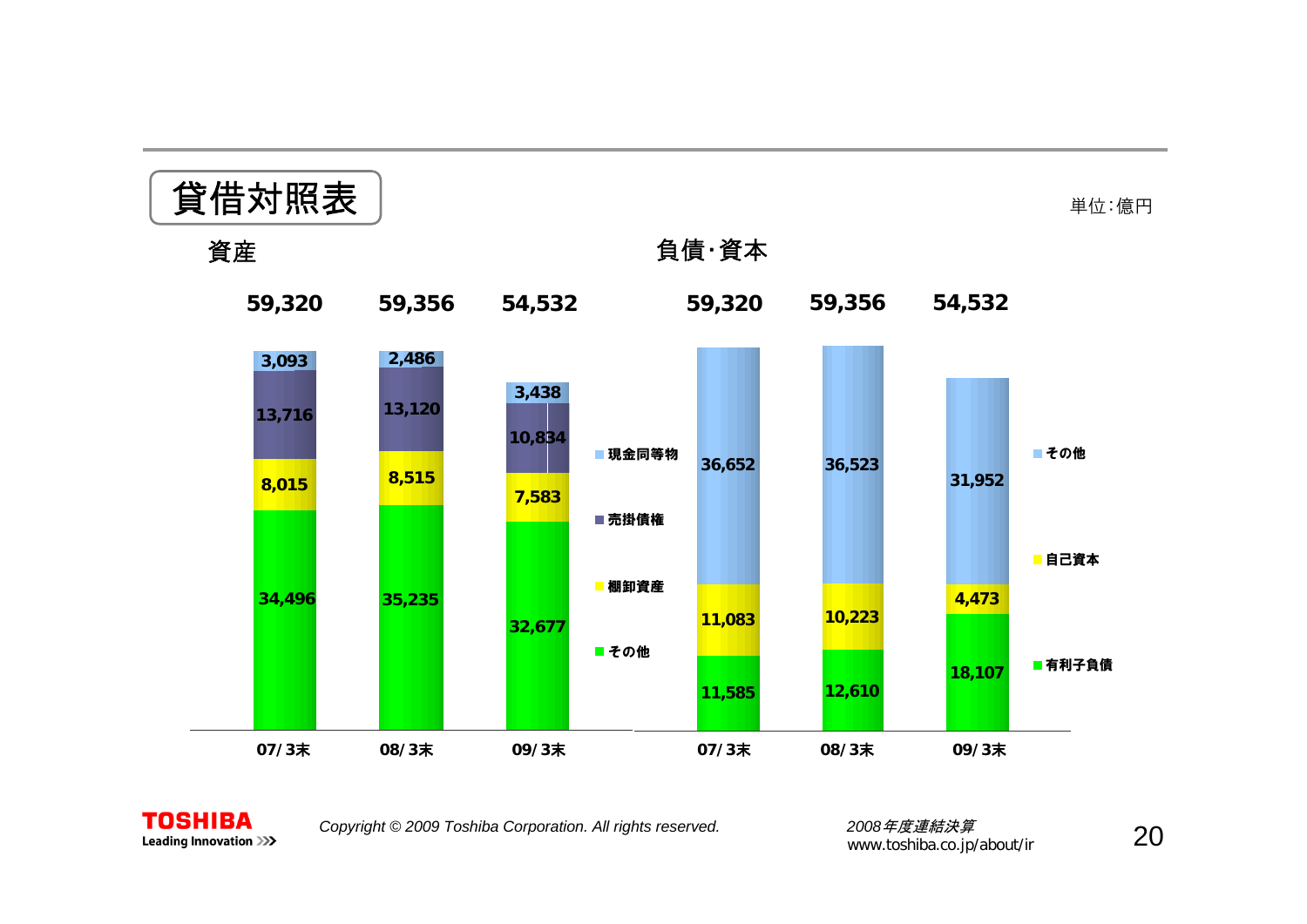



www.toshiba.co.jp/about/ir 21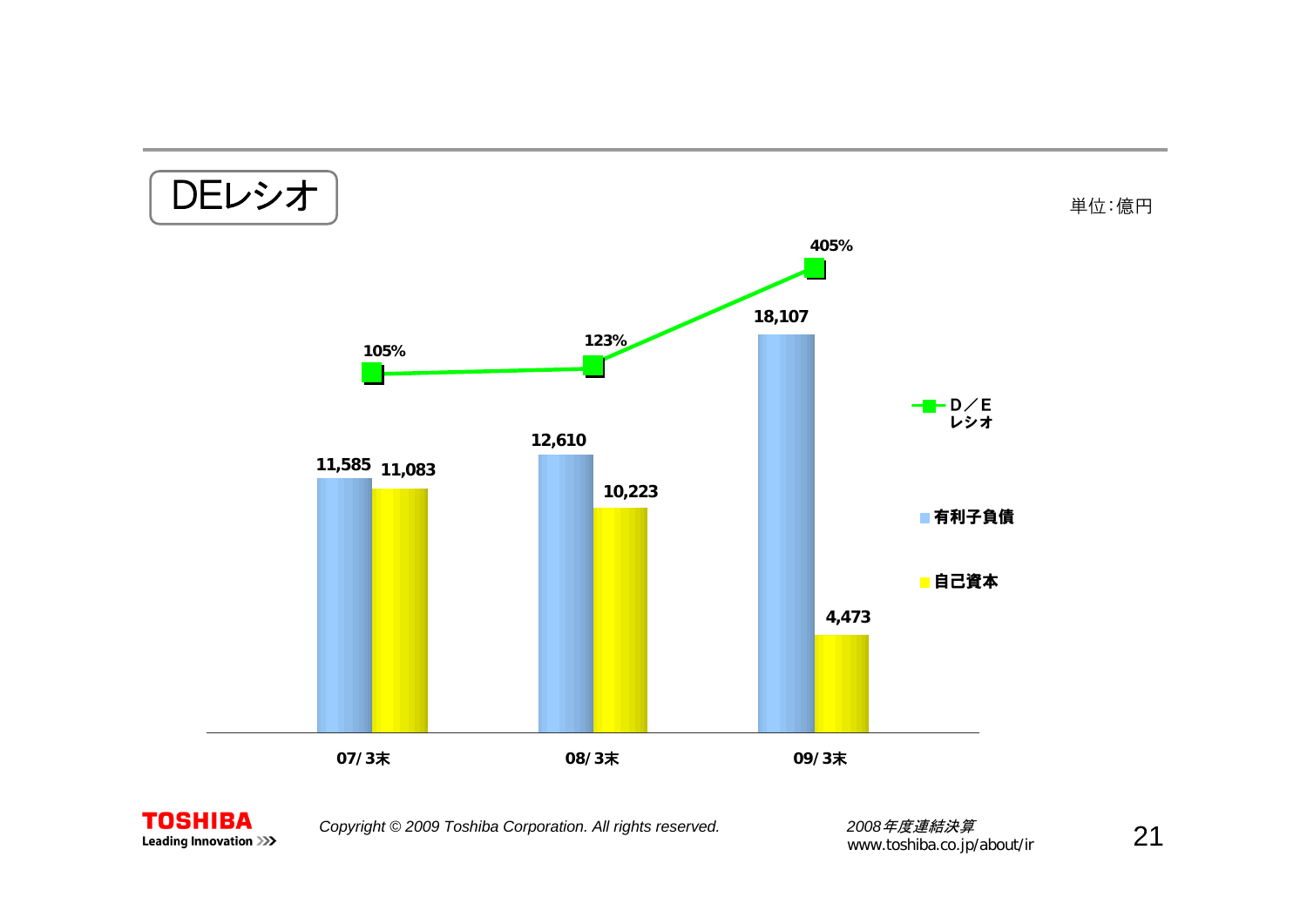#### 板要 09年度業績見通し るいちょう しょうしょう インタン きゅうしゅう はんちょう きゅうしゅう

|   | 摘 |               | 要 |   | 09年度    | 08年度     | 差<br>対08年度 |
|---|---|---------------|---|---|---------|----------|------------|
| 売 |   | 上             |   | 高 | 68,000  | 66,545   | 1,455      |
| 営 | 業 |               | 損 | 益 | 1,000   | $-2,502$ | 3,502      |
|   |   | $\%$          |   |   | 1.5%    | $-3.8%$  | 5.3%       |
| 税 | 引 | 前             | 損 | 益 |         | $-2,793$ | 2,793      |
|   |   | $\frac{0}{0}$ |   |   | 0.0%    | $-4.2%$  | 4.2%       |
| 当 | 期 | 純             | 損 | 益 | $-500$  | $-3,436$ | 2,936      |
|   |   | $\%$          |   |   | $-0.7%$ | $-5.2%$  | 4.5%       |

\*09年度の当期純損益は、米国会計基準の変更により新たに採用される「当社株主に帰属する当期純利益」 を東証ガイドラインに基づき表示しています

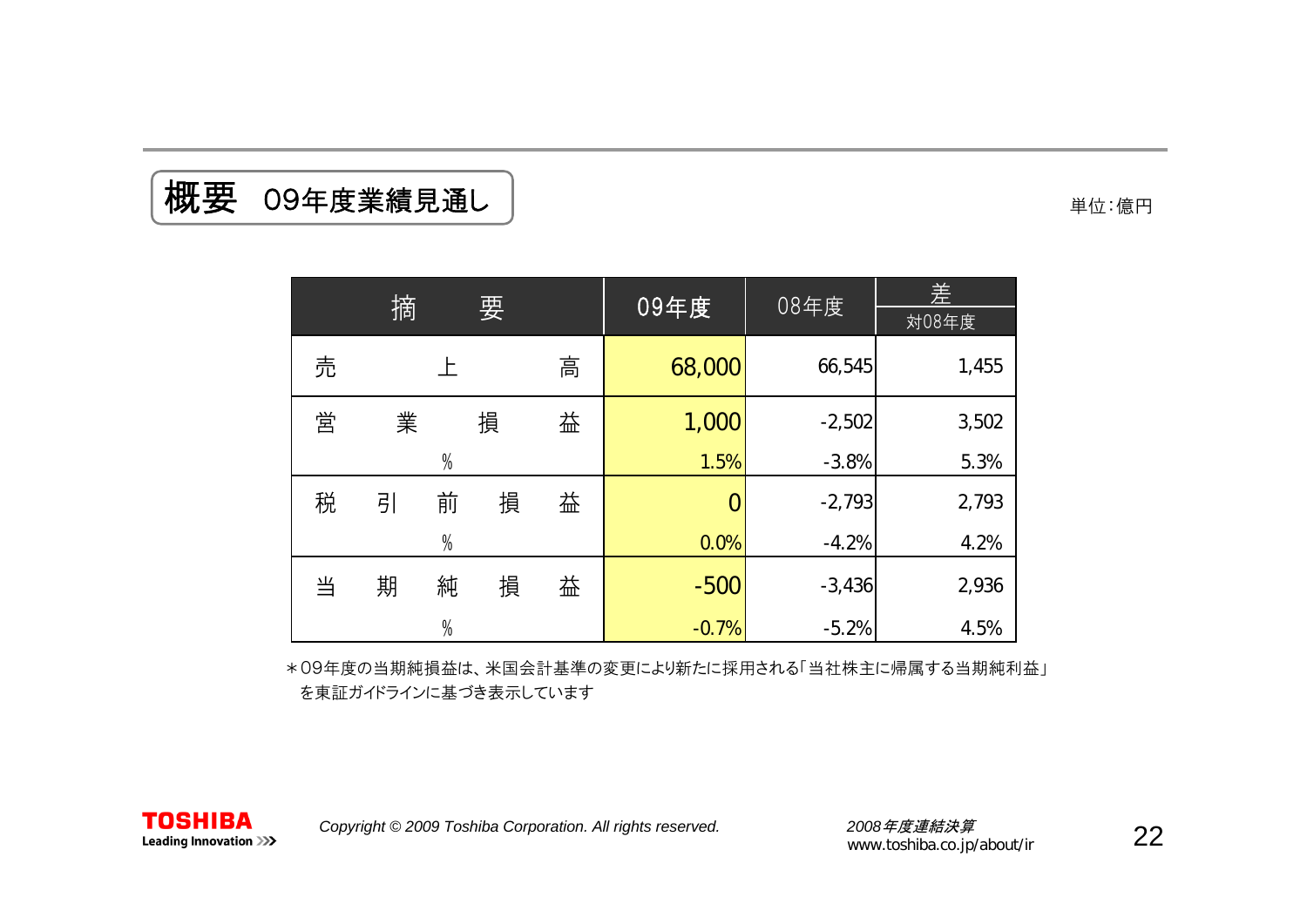#### セグメント情報 09年度業績見通し 単位:億円

|                             |        |        | 差      |
|-----------------------------|--------|--------|--------|
| 売 上 高                       | 09年度   | 08年度   | 対08年度  |
| デジ<br>ルプロダ<br>、゚ソ<br>タ<br>ク | 24,500 | 24,675 | $-175$ |
| 電<br>デ<br>ス                 | 13,500 | 13,249 | 251    |
| 社<br>会                      | 25,700 | 23,962 | 1,738  |
| 器<br>家<br>電<br>庭            | 6,800  | 6,743  | 57     |
| そ<br>他<br>O)                | 3,200  | 3,343  | $-143$ |
| 連<br>計<br>結                 | 68,000 | 66,545 | 1,455  |

|                                    | 09年度    |          | 差       |
|------------------------------------|---------|----------|---------|
| 営<br>損<br>業<br>益                   |         | 08年度     | 対08年度   |
| ダ<br>デジ<br>タ<br>ルプ<br>クツ<br>$\Box$ | 250     | $-142$   | 392     |
| %                                  | 1.0%    | $-0.6%$  | 1.6%    |
| 電<br>デ<br>バ<br>子<br>ス              | $-600$  | $-3,232$ | 2,632   |
| $\%$                               | $-4.4%$ | $-24.4%$ | 20.0%   |
| 社<br>会<br>ラ<br>$\sim$<br>フ         | 1,500   | 1,132    | 368     |
| $\%$                               | 5.8%    | 4.7%     | 1.1%    |
| 家<br>電<br>庭<br>器                   |         | $-271$   | 271     |
| $\%$                               | 0.0%    | $-4.0%$  | 4.0%    |
| そ<br>他<br>の                        | $-150$  | 5        | $-155$  |
| $\%$                               | $-4.7%$ | 0.2%     | $-4.9%$ |
| 連<br>結<br>計                        | 1,000   | $-2,502$ | 3,502   |
| %                                  | 1.5%    | $-3.8%$  | 5.3%    |



*Copyright © <sup>2009</sup> Toshiba Corporation. All rights reserved. <sup>2008</sup>*年度連結決算